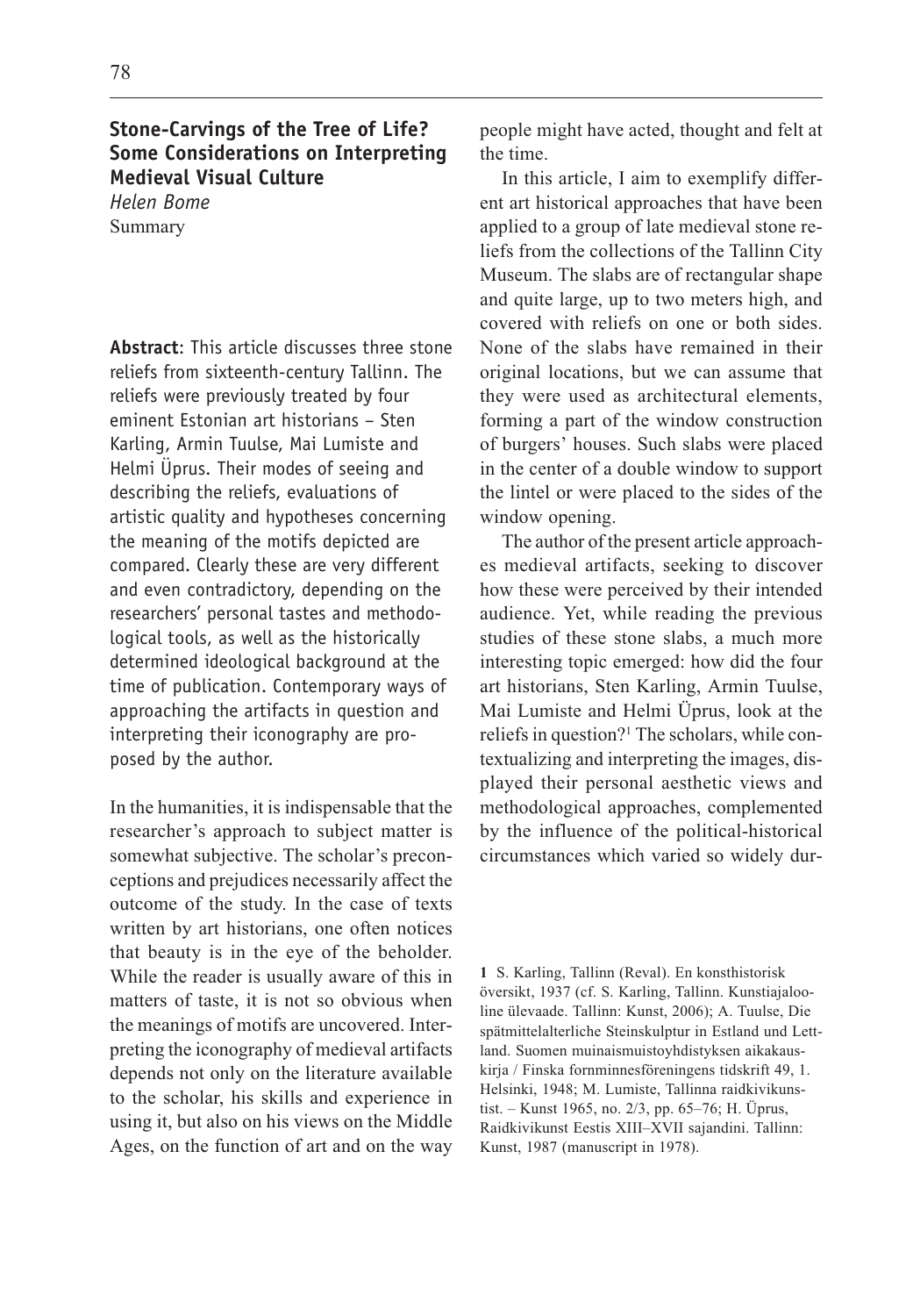ing the 20th century. Their ideological agenda may have been either conscious or unconscious, hidden as a subtext or openly propagated. There can also be discerned a fascinating interplay between the scholars – some ideas were picked up rather uncritically, while other hypotheses and statements provoked a strong adverse reaction.

The three reliefs presented in the article have as a common trait a motif that has been (or could be) interpreted as a tree of life. The Tree of Life, as a separate motif in Christian art, is not the one in the Garden of Eden, mentioned in Genesis. It is the new tree of life growing in the Heavenly Jerusalem, described in the Revelation of St. John. Its fruit brings health to people, and the water of life runs next to it; those who are allowed to eat and drink will have eternal life. From one of the parables of Jesus, the birds nesting on the branches were added to the motif. Later, the Tree of Life was combined with the Tree of the Cross and Christ as the True Vine, creating a composite symbol with the interconnected meanings of the Eucharist, redemption and eternal bliss. Besides complicated allegories, there can also be found very simple depictions of this motif.

On the first stone relief discussed, a vase with three roses is depicted, crowned by an architectural tracery. The original location of the slab is unknown, but in the 19th century it was engraved in the wall of a house at Olevimägi 14 in Tallinn, along with another, almost identical relief. It has been dated to ca 1520. Of all the reliefs from this group, this has been art historians' favorite because of its quality.

In 1948, Armin Tuulse evaluated the relief as 'quite decent'. He assumed that it must have been executed by a foreign master, because it lacks the characteristic flatness of the local school of stone carvers. A similar

slab in Pärnu, bearing the same motif in a more symmetrical and flat form was, according to Tuulse, 'pure folk art', a locally made imitation of the high-quality original masterpiece. In 1965, Mai Lumiste picked up on this modest praise, and connected the relief to a certain stone carver who was active in Tallinn at that time, Gert Koeningt. She compared the relief, in detail, with other known works by the master and explained away its lower level of quality by attributing it to his pupils. Unfortunately, there is no documentary evidence to back up the theory, but Lumiste was intent on seeing the image within the context of an author with a name, a biography, and an oeuvre. In a monograph written before 1978, but only published in 1987, Helmi Üprus simply noted this hypothesis.

As to the iconography of the vase of flowers, Tuulse conducted a very classical motif search, trying to trace the origin, spread and development of the vase with flowers motif. In northern Europe, the motif spread with the Renaissance. But what we see on the two slabs in Olevimägi is a medieval image, completely different in form. Tuulse proposed that the antique motif must have originated in Italy and traveled through Poland to Livonia through trade routes, skipping northern Germany, where we usually get our influences, and picking up a Gothic form on the way. Years later, the motif started its travels once again and this time it reached Estonia via Germany as Renaissance décor. As proof, we have several properly Renaissancelooking depictions of the motif in Tallinn.

As to the meaning of the vase with flowers, Tuulse explained it as a transcendent symbol, the apocalyptic Tree of Life, with the source of life. It is the folk imagination (or lack of imagination) that turned the imagery of the tree and the source into three roses and a vase. In the Renaissance, Baroque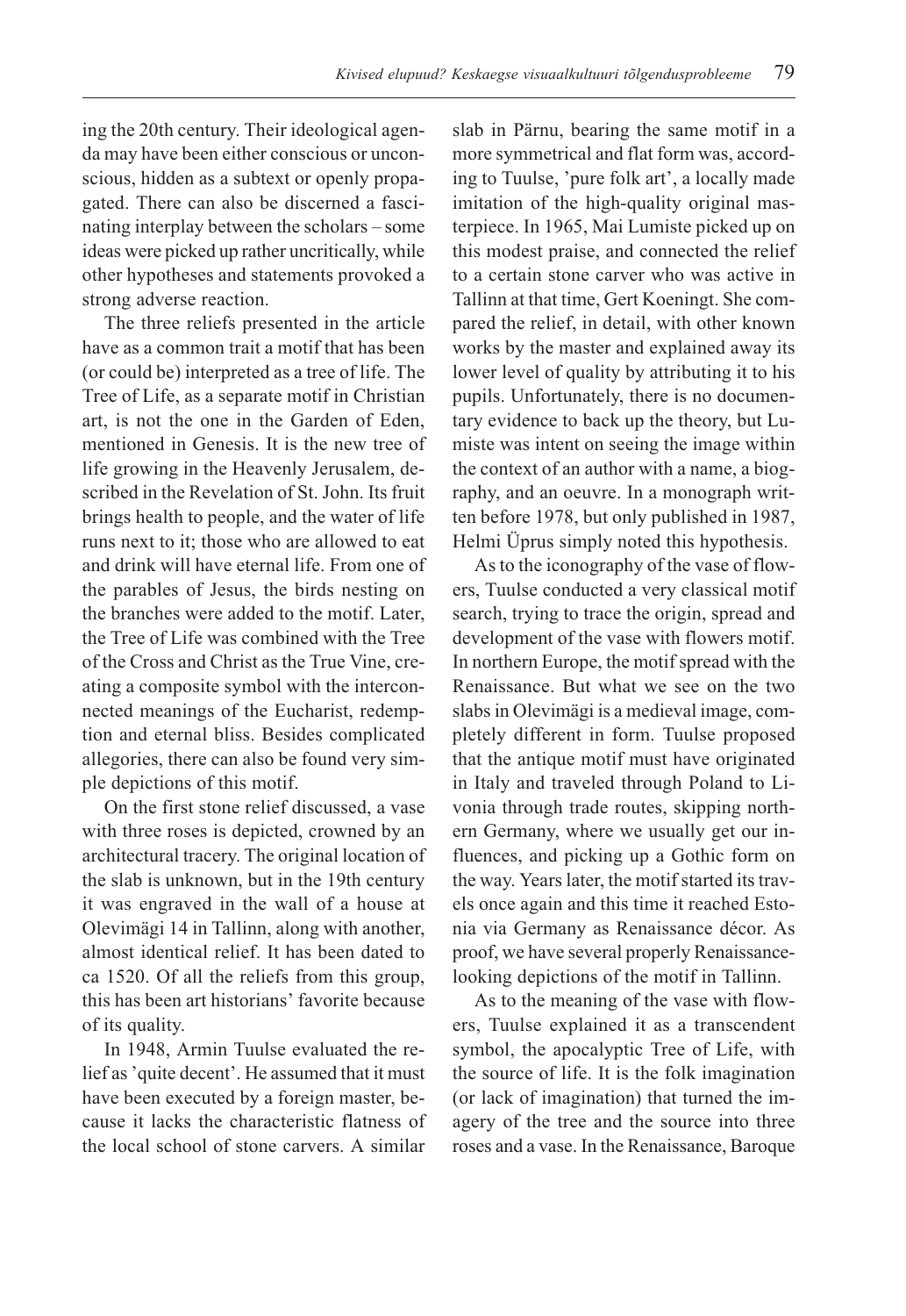and Rococo, it gradually became a purely decorative motif, and ended up in folk art. The connection with the tree of life forged by Tuulse stuck in later studies, but there were several reinterpretations, as to its perceived meaning, by medieval townsfolk. Lumiste claimed that by 1520 the motif had lost its symbolic meaning, becoming purely decorative. Üprus, to the contrary, wrote that it was definitely used consciously as a symbol  $-$  the tree of life  $-$  with possible magical connotations. Both of the latter two authors dwelt on how the motif was localized and adapted in Hanseatic Tallinn and how it gave rise to all of the Renaissance style reliefs with a vase of flowers that have survived here. Their agenda seemed to be to describe Estonians as not merely receiving and adapting, but as innovative in the realm of art.

Interpreting the vase of roses as the tree of life seems somewhat dubious, considering that the rose was widespread as a motif in stone-carving in medieval Tallinn, and it is commonly referred to (by the same scholars) as the Rose of Mary, evoking the Virgins' blessing on the object it bears. In medieval iconography, the motif of the vase with flowers appeared in the 13th century as an attribute of the Virgin Mary, symbolizing the Incarnation. The vase is Mary, the pure vessel, while the flowers are Jesus and his aspects. This imagery is based on Old Testament prophecies and the symbolism of the Song of Songs. The connection of the vase of flowers to the Annunciation was spelled out by Bernard of Clairvaux, and it was popularized by the Golden Legend, not to mention artworks which can also be found in Tallinn. When the local townspeople looked at these reliefs, I imagine that the thought that crossed their minds was 'the Mother of God', and not 'the Tree of Life'.

Next, a slab found in 1931 in a house at

Viru 11 is discussed. The slab has reliefs on both sides, depicting a dragon with a tendril of vine growing from its mouth. The dragon is winged, two-footed and has a serpent for a tail. On one side, he has one head, on the other, three heads. The image is heavily stylized and very flat. In 1937, Sten Karling characterized the artwork as 'very strange archaic ornament', and as 'rustic naturalism', dating it to 1400. Tuulse quoted this expression, describing the image as 'noticeably archaic', but because of the type of the framing, he dated it to 1500. Tuulse discussed the provenance of this 'archaic-byzantine' form and concluded that it was a continuation of a local tradition. Also, he proposed that works of applied arts might have served as examples for the depiction. Considering the Academistic hierarchy of art (architecture, sculpture, historical painting...), this comparison can be seen as somewhat degrading to the relief in question.

In her monograph, Üprus repeated everything written previously, but added that it was not only the style, but also the motif of a fantastic animal that confused the earlier scholars in its dating, and called the slab 'interesting'. None of the three said a word about the meaning of the motif! Either they found it decorative and unimportant, or there was something about this slab, its style or content, that was off-putting to them.

Lumiste, in her article from 1965, did not mention the dragon relief at all, but there are some very enlightening passages there that could explain the reluctance of scholars to dwell on it. The author tried to disconnect the 16th century flowering of stone-carving in Tallinn from its religious context and present it as a result of the abandoning of medieval notions, in form as well as in content. Progress in the artistic realm is ascribed to enlightenment and secularization. Art was made for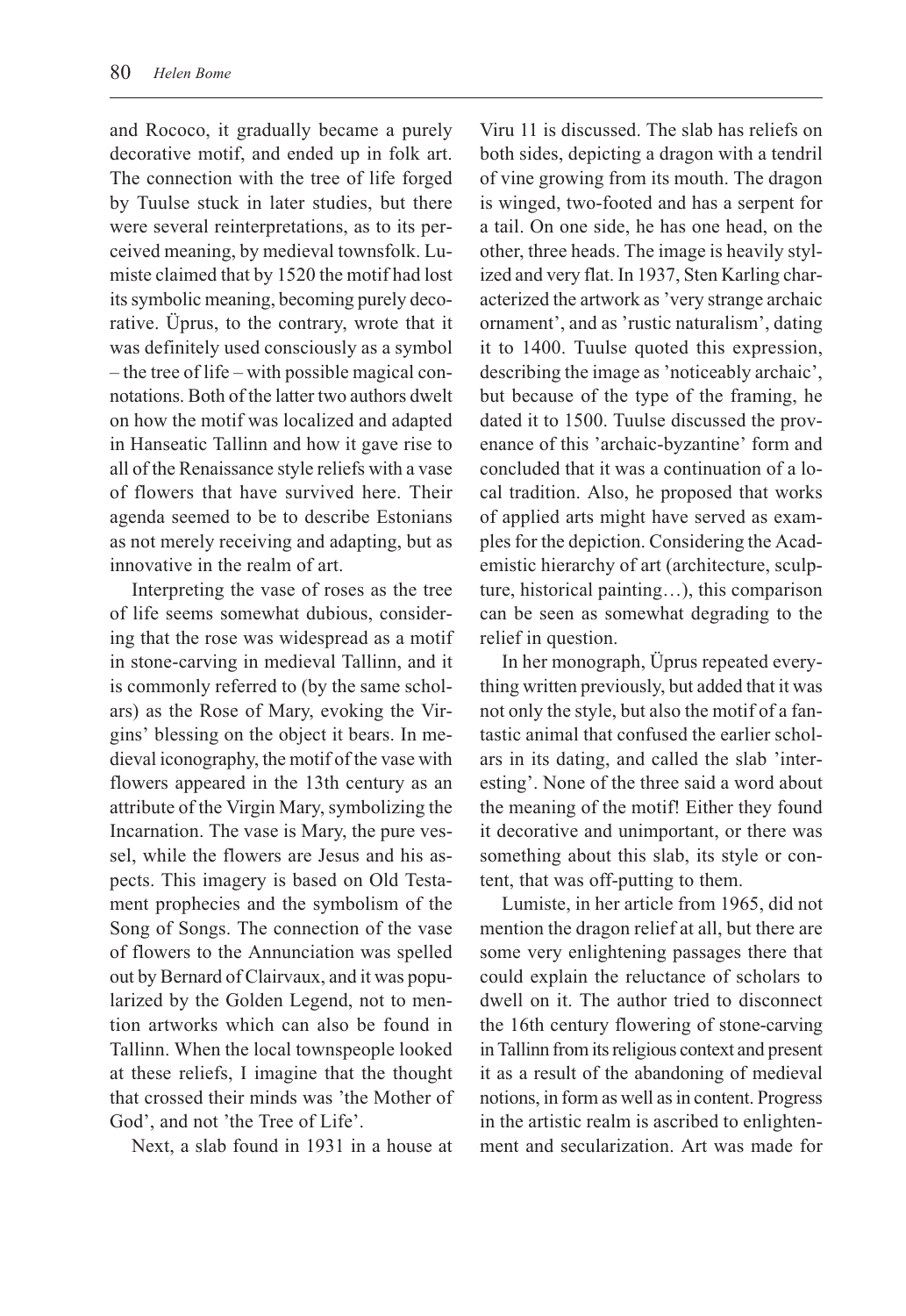burgers, not the church; its function was representational, not religious; its content decorative, not symbolic; its form Renaissance, not Gothic. She admitted, however, that some of the evidence pointed to the opposite, so the transition apparently took some time. Lumiste's theory stands in sharp contrast to Tuulse's explanation of the same progress as partly due to late medieval religious enthusiasm.

Lumiste also reacted to the previous researchers who had described the local school of stone carving as 'archaic ornament' in content and 'rustic naturalism' in form. Tuulse had exclaimed: Nowhere in the northern German Hanseatic towns are there such archaic forms as in Tallinn!'. Lumiste's answer was National-Romantic in content and Communist in form. She wrote that this 'rusticalization' of style – flatter, more stylized – was not degeneration, but folk art in its most positive sense. The reason for using primitive forms and archaic motifs was that most of the stone carvers were Estonians, down-trodden as a social class and discriminated against because of their nationality. Using forms and motifs of a pre-colonization and pre-Christianisation time, especially in symbols and ornament, was a means of protest.

One can't help but wonder: if the motif of the dragon had appeared in a more 'evolved' form, would it then have been worthy of interpretation? It is a perfectly normal subject throughout the Middle Ages, symbolizing the victory of Christ over evil, the vine as the Tree of Life, and the redemptive cross and the Eucharistic sacrifice victorious over the Ancient Snake  $-$  the devil and sin.

As a third example, a relief that was found in 1958 and brought to the Tallinn City Museum is presented. Almost half of the slab is missing, but one can see that it depicts a stylized oak tree with branches, leaves and very prominent roots. This relief has not been treated before, hence the invaluable opportunity for a first try here. First of all, let us consider the possibility that the oak is just an oak. This is, however, unlikely. Even though in late medieval towns there was some nostalgia for nature, it was still thought of as loaded with additional meaning: as a manifestation of the goodness of God, as a foretaste of the heavenly gardens, as an allegory of the fruits of virtue, as symbols for aspects of Christ and the Virgin, along with occasional classical and folkloristic meanings.

The oak, just like the rose and the vine, has very ancient sacred associations. The Christian meaning is derived from a passage in Isaiah (6:13), describing an oak that spreads its branches and a holy seed that grows from it. The imagery was interpreted as a prophecy of the Incarnation. The oak was also considered a symbol of endurance, steadfastness in times of trial, and strength of faith. The bark of the oak tree was burned to make 'magic smoke', used to repel serpents and demons. Last but not least, the oak's pre-Christian Tree of Life association was remembered long into the Middle Ages. Images of trees were frequently used in medieval manuscripts as tools for remembrance and meditation. They functioned as schemata, either verbally described or visually depicted. Examples of such drawings have also survived from medieval Tallinn.

What could be the meaning of the oak tree on the stone relief? It is curiously plain and one is tempted to fill it with any or all of the above-mentioned meanings. Perhaps the plainness is intentional, the onlooker could have used it in any way he wanted to. We can assume that the relief was originally painted. It may be that the meaning of the tree was revealed by added images or texts that are now lost. In recent years, some later examples of painted reliefs with tree motifs have